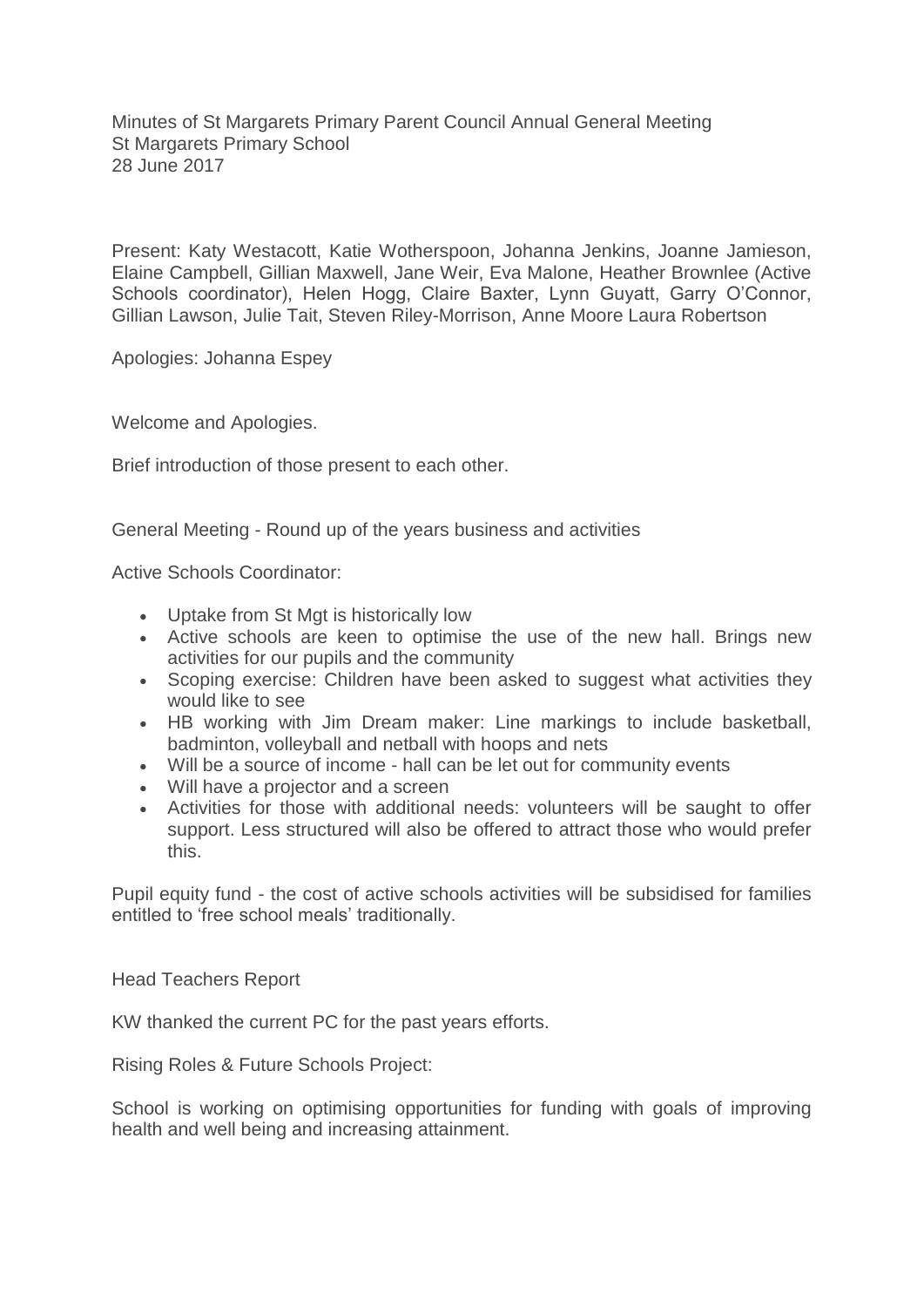## Successes:

Visual timetable are being used across the school rather than only with those with additional learning needs

Curriculum money at beginning of the year is well appraised and will hopefully be repeated

Parent Communication Survey:

People feel it is improving. For next term it is hoped parent council minutes will be posted on website

It was asked by parents present if there will be a chance next year for a session to help parents support pupils with homework and sundog etc.

## Chairs Remarks:

Reflected of goals of the past year.

- to ask for funding requests at the start of the year where possible
- Parent support fund of £300 to help those on low income
- Rising Roles: We have represented views of parents, shaped the changes in school (advised on sensory room, hall etc)
- Parking: Championed by JJ and JE
- Supported inclusive events: Bilingual coffee morning, Learning Support needs families
- Feedback from parent with children with additions needs is that they feel less judged and more included.
- Fundraising: Having dedicated fundraising team that was not in the constitution worked very well and allowed the chair to concentrate on administrative business
- Success of fundraisers bought 20 iPads in one event

Suggestions for future

- New PC Prioritise equal transition regardless of the school kids will go to in P7-S1
- Outdoor Play: Drive from Scottish Government to improve provisions. PC can help optimise this
- Opening of hall: Would be nice to have it celebrated, may include Bishop and PC could lead or support on this.
- After school/Breakfast club: Need to identify the numbers who will regularly use.
- Review constitution and date of financial year

## **Accounts**

Jane Weir will send slides of report